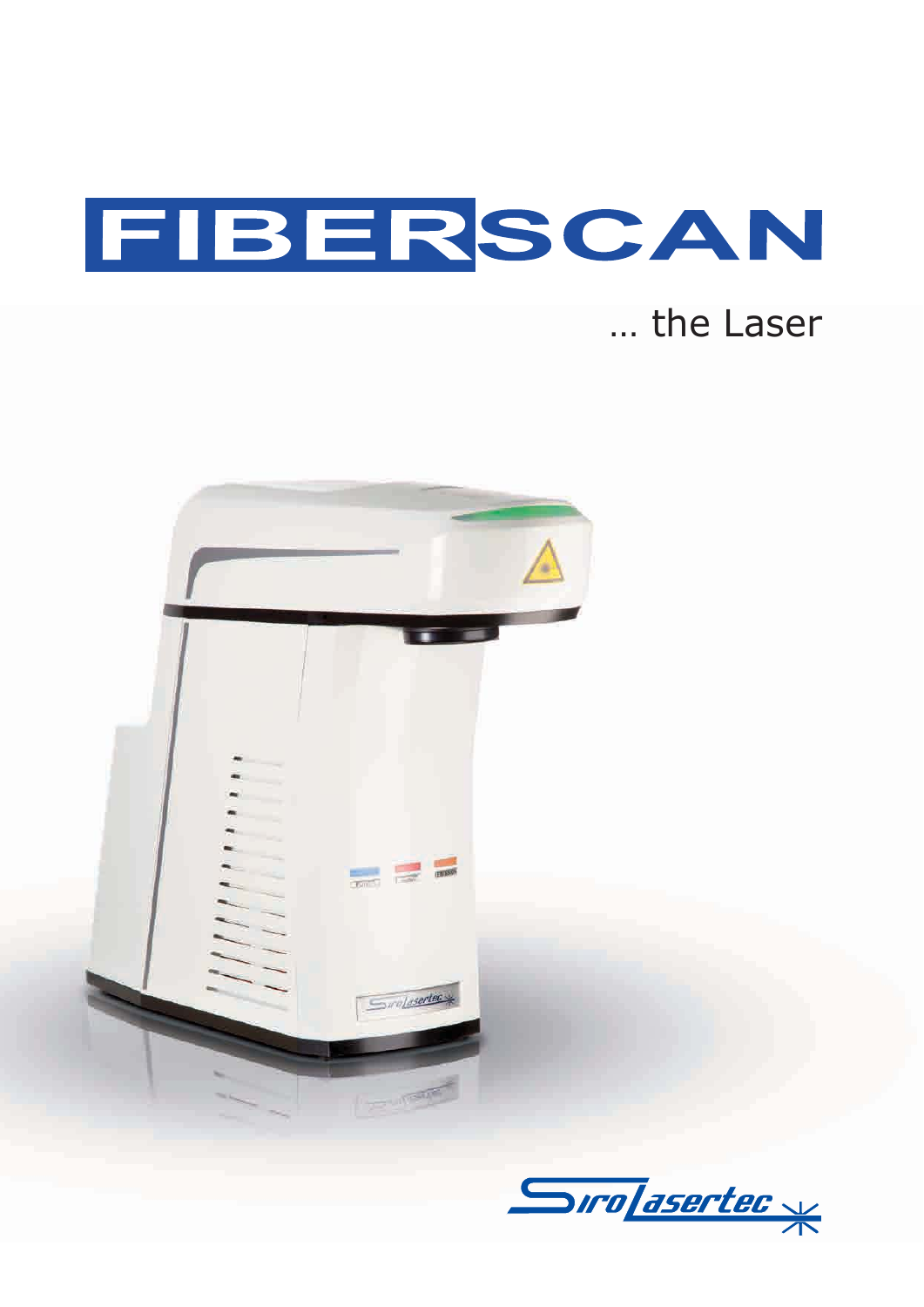# FIBERSCAN … the Laser

Since 1993, Siro Lasertec has been pioneer in the jewelry industry. Marking lasers have been an integral part of our product range since 1996. Constant further development, our long-standing experience and the ongoing dialogue with our customers have made our laser systems a virtually unrivalled product.

Since 2012, our product range also includes fiber technology as it has established as standard with most manufacturers. The Fiberscan fiber laser is a valuable complement to our FireScan diode laser.

#### **FiberScan SQ**

Our standard fiber laser system for cost-efficient and effective engraving. Particularly when engraving greater depths, the FiberScan SQ works many times faster compared to traditional diode laser technology.

#### **Fiberscan HQ**

However, the market standard does not offer the necessary accuracy for finest, detailed engravings in immaculate quality. Out of this reason we have, additionally to the already existing standard fiber laser, developed a new high-end version. It enables very fast and deep engravings and at the same time offers very fine and filigree quality. With the previous standard, combining these characteristics in one device has been impossible in fiber laser technology. The FiberScan HQ therefore has proven to be the ideal solution for highest demands.

**CONTRACTOR** 

 $S$ 

#### **Software**

Equally important as a functioning laser system is the suitable software. The software forms the interface between human being and machine. The user shall have the possibility to use different applications completely individually – and as intuitive as possible. Therefore, absolutely no compromises have been made with the marking software. Our marking software V3 has particularly been developed for our customers from the jewelry and watch making industry. The focus is here on rotational marking technology. Our V3 is an open source software which is constantly being up-dated and improved. By doing so, we always take into account our customers wishes.

#### **Equipment**

All types and performance classes of our lasers can be equipped completely individually with different laser safety housings and other additional equipment. This is done almost like purchasing a new car: at first the customer chooses the laser type, then the suitable safety housing and finally the equipment needed. Following this modular design principle offers many different system configuration possibilities and the system can be assembled completely individual just for its specific intended use – being a simple manual work station or a fully automatic 4-axis system.

Our customers include the largest jewelry and watch manufacturers worldwide; accordingly, very high are their expectations. This is our permanent motivation.

> Please do not hesitate to contact us. We will be pleased to advise you on the configuration of your complete individual laser system.

**SAMO TESEMBER**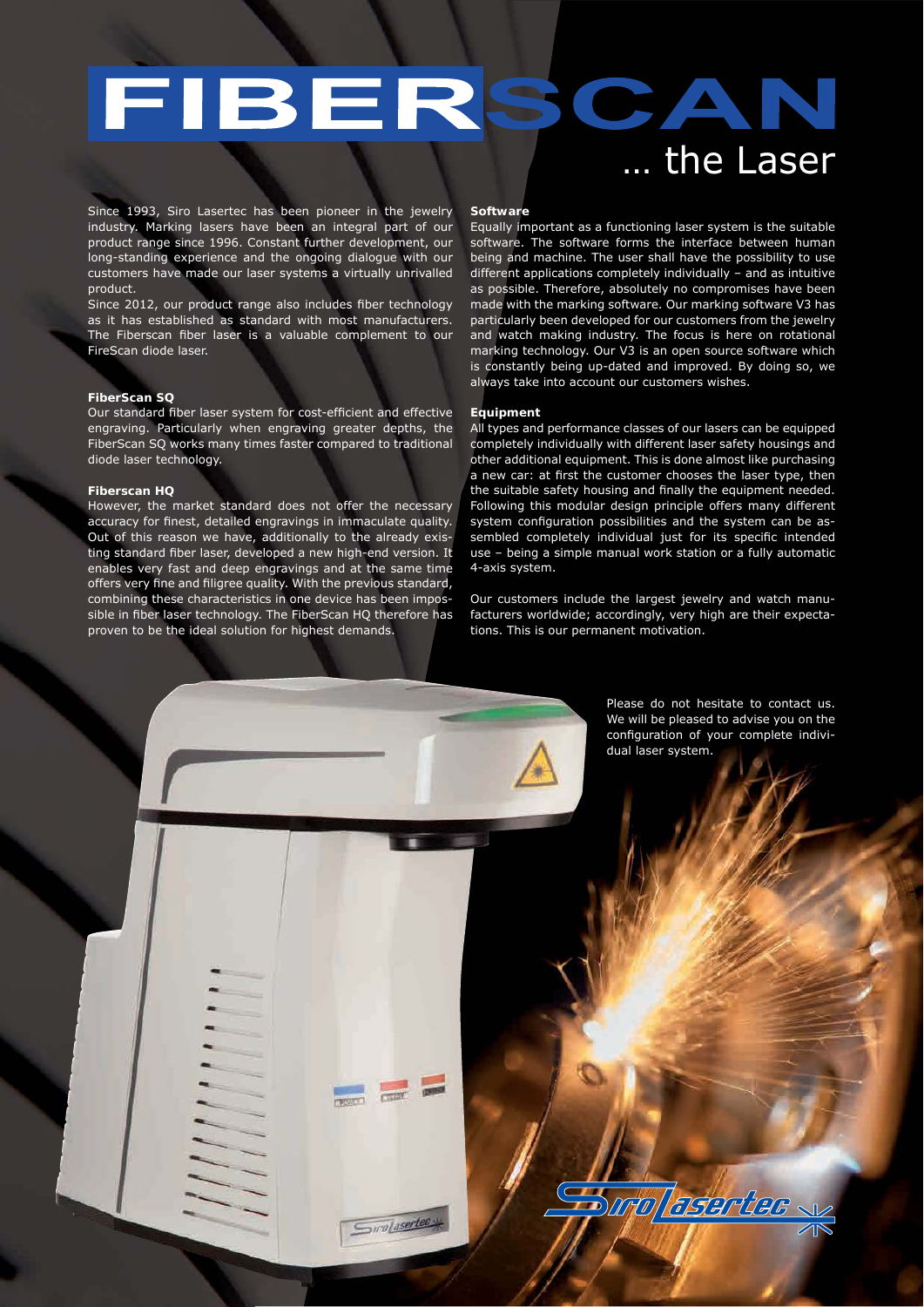

#### **Variations**



with set of accessories Pro, with autom.  $Z$ -axis (100mm) and rotating module, Laser class 4.



#### **Flexlift**

open system with 2 Axis support  $(Z = 180$ mm,  $X = 240$ mm), comfort operation panel, Laser class 4.



**Classic Safety Housings** With autom. Z-axis (100 mm), autom. lift door, aluminum T-slotted clamping plate, comfort operation panel, LED illumination, laser class 1.

#### **Working Examples**

Application possibilities for our Fiber-Scan are versatile and individual. Faster operating speed with deep engravings is the decisive difference compared to traditional diode lasers. The HQ-version of our FiberScan convinces with finest laser engravings in perfect quality.



#### **Comfort Safety Housings**

With autom. Z-axis (100 mm), autom.lift door, aluminum T-slotted clamping plate, comfort operation panel, extra-large safety window, LED illumination, laser class 1.



**Professional Safety Housings** Autom. Z-axis (450 mm), autom. X-axis  $(550 \text{ mm})$ , autom. Y-axis  $(350 \text{ mm})$ , autom. lift door, aluminum T-slotted clamping plate, comfort operation panel, large safely window, LED illumination, laser class 1.